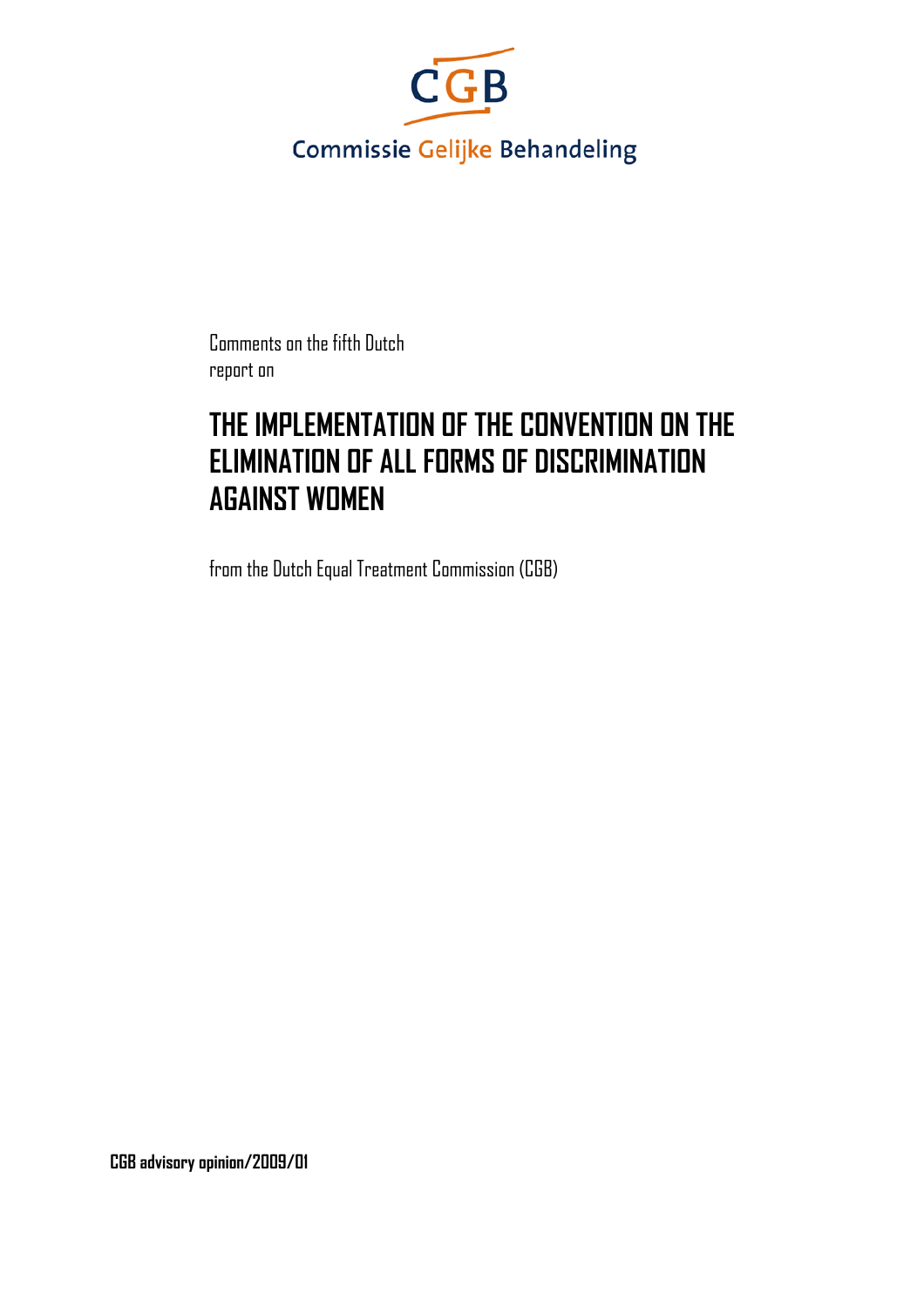**30 January 2009**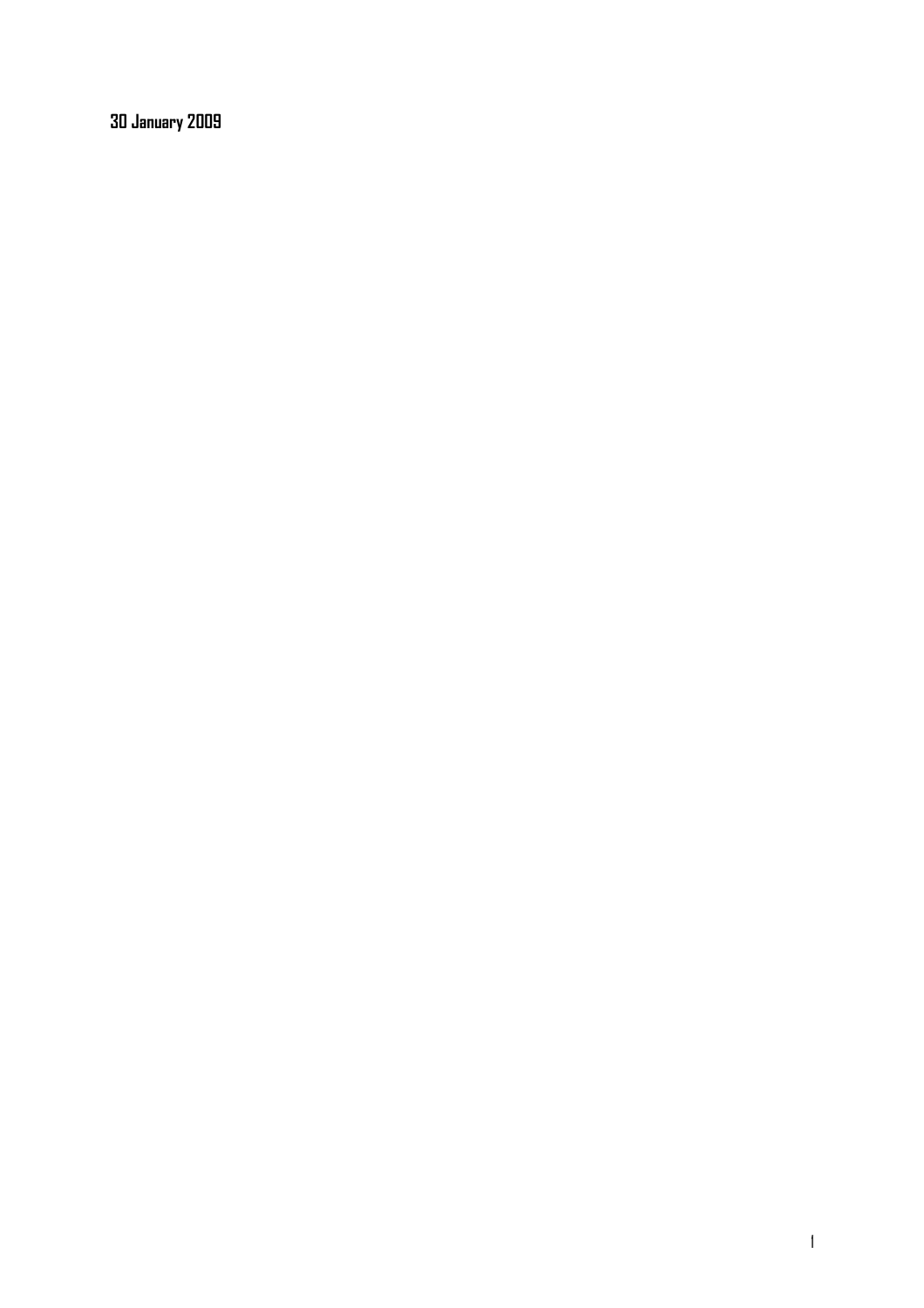## **1 Introduction**

The Dutch Equal Treatment Commission (CGB) has read with great interest the fifth Dutch report on the implementation of the International Convention on the Elimination of all forms of Discrimination Against Women (CEDAW) to the monitoring committee, the United Nations Committee on the Elimination of Discrimination against Women (CEDAW Committee). On the basis of its expertise in the sphere of equal treatment, the CGB would like to draw attention to a number of points which in its view are not discussed in the government report or not in sufficient detail.

The CGB is an independent body that monitors compliance with equal treatment legislation in the Netherlands. It does so by assessing complaints submitted to the CGB by people who feel they have been discriminated against on the grounds of gender, race, nationality, religion or belief, sexual orientation, marital status, political opinion, working hours, a permanent or temporary employment contract, disability or chronic illness, or age. Equal treatment legislation covers a limited number of areas (which can differ per ground). The material scope of sex-equality legislation encompasses labour, access to goods and services, and education. The opinions of the CGB are not binding, but are generally complied with. Apart from investigating and judging individual complaints, the CGB offers advise to both governmental and private organisations on aspects of equal treatment, and provides information on equal treatment legislation.<sup>I</sup> Within UN context the CGB is regarded as the Dutch national human rights institution.

In 2006 the CGB delivered an advisory opinion to the CEDAW Committee $^2$  in reaction to the fourth periodic report of the Netherlands. In the underlying advisory opinion the CGB will not address the issues of Pensions and political participation separately, as it did in the previous shadow report. This shadow report is restricted to what the CGB considers to be the most relevant and pressing issues in the field of equal treatment at this moment. However, if the CEDAW Committee requires additional information, the CGB will be happy to meet such a request.

#### Reading note

 $\overline{\phantom{a}}$ 

This shadow report refers to relevant articles from the CEDAW. Wherever relevant, reference is also made to pages in the government report. Every paragraph is followed by a **suggestion for questions** which may assist the CEDAW Committee members in preparing their discussion with the Dutch government.

<sup>&</sup>lt;sup>1</sup> See <u>www.cgb.nl</u> for further information on the Equal Treatment Commission (CGB).<br><sup>2</sup> CCB, Advisory Drining 2006 (02 http://www.ccb.al/downloadables.or.abs

<sup>&</sup>lt;sup>2</sup> CGB, Advisory Opinion 2006/03, <u>http://www.cgb.nl/downloadables-en.php</u>.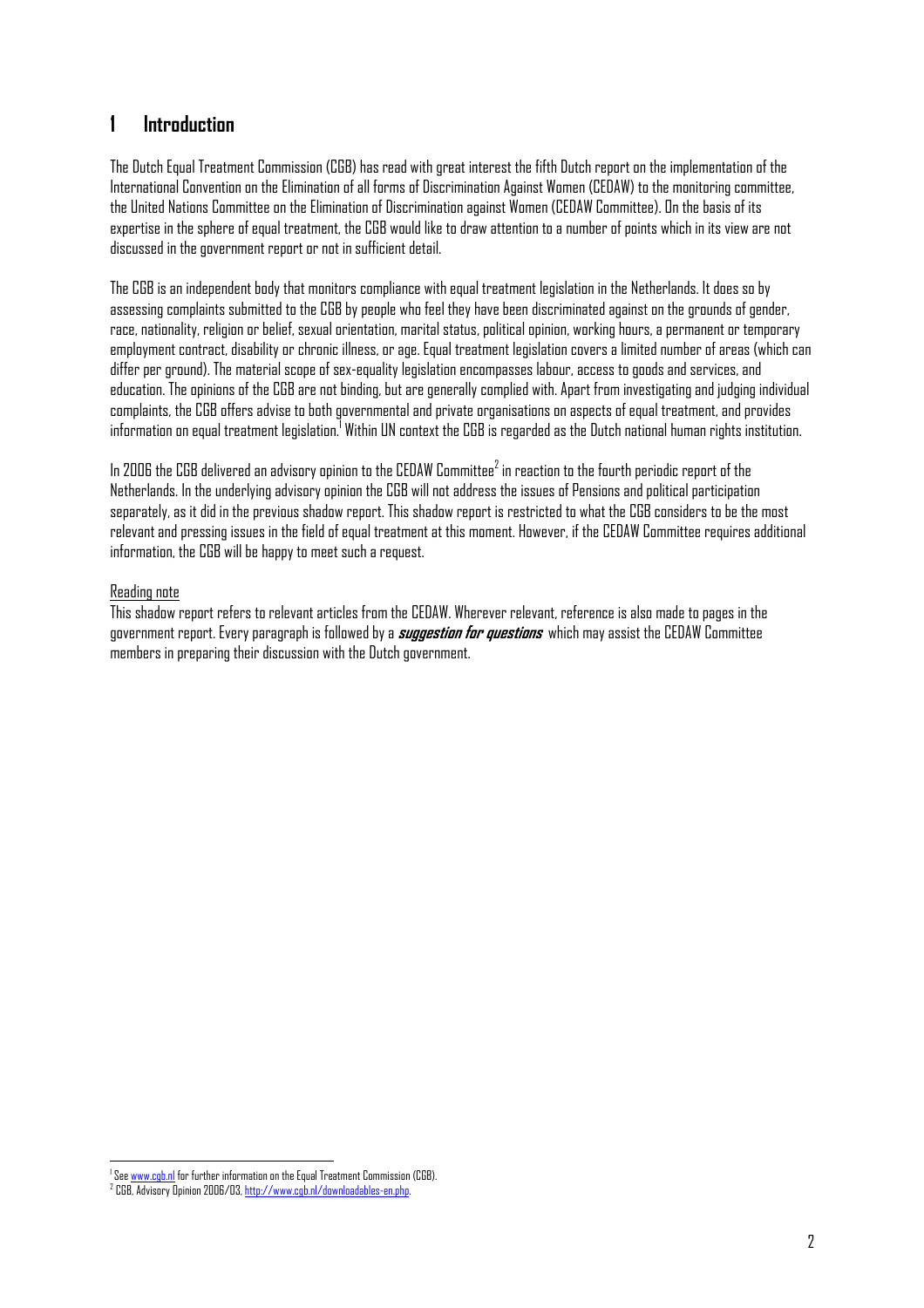# **2. General remarks**

#### **2.1 Complaints and opinions on gender discrimination**

#### **CGB**

The government does not report on the number of requests for opinions and the number of opinions issued by the CGB. To provide minimal insight into the number of requests and opinions on the ground of gender, some statistics are given below.

|                              | 2005      | 2006     | 2007     |
|------------------------------|-----------|----------|----------|
| Number of <i>complaints</i>  | 108 (17%) | 83 (12%) | 86 (17%) |
| giving gender as the         |           |          |          |
| principal ground for         |           |          |          |
| discription <sup>3</sup>     |           |          |          |
| Number of <i>opinions</i> in | 55 (22%)  | 51(20%)  | 41 (18%) |
| which gender is the          |           |          |          |
| principal ground for         |           |          |          |
| discrimination <sup>4</sup>  |           |          |          |

A closer look at the data for 2005, 2006 and 2007 shows that generally more men than women have requested an opinion, on average 60:40%.

If the statistics for 2005 are broken down by the grounds of discrimination on which women and men have requested an opinion, it turns out that more men filed a complaint on the grounds of age (142 men: 50 women), disability or chronic illness (36 men: 28 women), and race/ ethnic origin (51 men: 24 women). On the grounds of sex (79 women: 23 men $^5$ ) and religion (18 women: 7 men) it is the other way round. $^6$ 

In 2007 more than one third of the opinions concerning sex discrimination related to pregnancy, an issue that received quite some attention in the previous years as well. Other issues that were dealt with in the fifth CEDAW reporting report related e.g. to unequal pay, sexual harassment, pensions and problems in relation to the access to goods and services. Opinions concerning grounds for discrimination other than sex can sometimes be important for women too, for example opinions concerning the discrimination of Muslim women because they wear a headscarf. The CGB will discuss this in more detail below.

For many years the CGB has delivered opinions on comparable issues with regard to discrimination on the ground of sex, which demonstrates the persistency of certain forms of gender discrimination.

#### **Anti-discrimination bureaus**

Some numbers of complaints received by local anti-discrimination bureaus in 2005 are provided on page 23 of the government report. Apart from that, the government report provides hardly any statistical data, as requested by the CEDAW Committee.7

Available data from local anti-discrimination bureaus show that the number of sex-discrimination complaints has been increasing since 2003. In 2003 and 2004, there were 112 and 111 complaints respectively filed (3% of the total number of complaints), in 2005 and 2006 the complaints increased to 191 resp. 196, followed by the number of 284 in 2007 (7%). Most of the local gender discrimination complaints regard discrimination on the labour market. 8 Expectations by the government are, according to page 23 of the report, that the total number of registered reports of discrimination will increase after 2006 because of improvements to reporting opportunities- the CGB assumes that the government refers to priorities set by the police and its policy measures in relation to local anti-discrimination bureaus, see below.

 $\overline{a}$ <sup>3</sup> CGB, *Annual Reports 2005, 2006 and 2007.*<br>4 PCB*, Deadelechuadel 2005, 2006 and 2007* 

<sup>&</sup>lt;sup>4</sup> CGB*. Dordelenbundel 2005, 2006 and 2007.*<br><sup>5</sup> The difference in the number of complaints filed in 2005 on the ground of sex (108 to 102) can be explained by the fact that a complaint can be filed by more than one pers an organisation.

<sup>&</sup>lt;sup>6</sup> CGB, *Annual Report 2005*, p. 35.<br><sup>7</sup> Canaluding asmmanta af the CEL

Concluding comments of the CEDAW: Netherlands, CEDAW/C/NLD/CO/4, 2 February 2007, Observation nrs. 18, 20, 24, 28 and 36.

<sup>&</sup>lt;sup>8</sup> Art.1, *Kerncijfers 2005, Kerncijfers 2006, Kerncijfers 2007,* <u>http://www.art1.nl/artikel/6881-Kerncijfers</u>.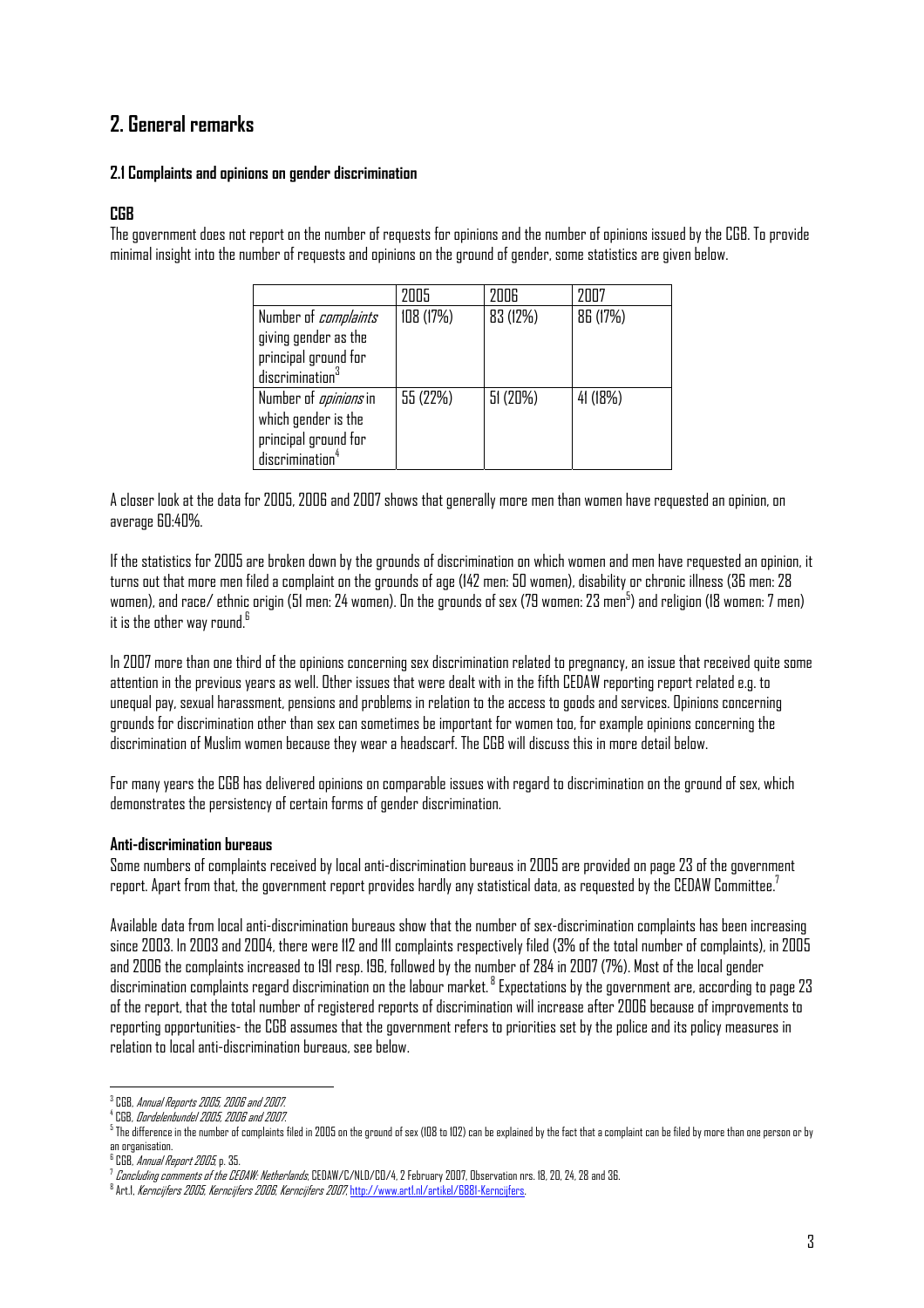#### **Public campaign and national network of local anti-discrimination bureaus**

The government mentions (again page 23) its intention to launch a public campaign on discrimination. However, this public campaign had not yet been launched at the time of writing (end of January 2009). The government has indicated that it will start running a campaign after a national network of local anti-discrimination bureaus has been established. This national network has not been established.

Until recently approximately half of the Dutch inhabitants did not have access to a local anti-discrimination bureau. in 2005 the government has set up an Advisory Committee chaired by former Minister Borst-Eilers. The Advisory Committee suggested the government to financially support local municipalities to establish local anti-discrimination bureaus. Such bureaus should be easily accessible for all inhabitants, support (potential) victims of discrimination and provide necessary information on the scale and different types of discrimination that occur in the Netherlands. The CGB notes that the proposal for an Act of Parliament to set up such a national network of local anti-discrimination bureaus $^{\textrm{\textregistered}}$  is not mentioned in this report.

The CGB welcomes this proposal, as this means that all men and women in the Netherlands can easily ask for support in (alleged) discrimination cases. However, in its advisory opinion 2008/0710 the CGB drew attention to the fact that criteria on the quality of the services provided by such bureaus needs to be formulated and that the already existing bureaus should be continuously supported in their ongoing effort to be(come) professional service-providers.

According to the abovementioned figures, more men than women file a complaint at the CGB. The CGB wonders whether the public campaign will address women in particular, in order to make them more aware of their rights to equal treatment and the way in which they can enforce their rights.

**Can the government indicate what results have been achieved thanks to the improvements in the registration procedures after 2006 and the establishment of a national network of local anti-discrimination bureaus? How is the government in its announced public campaign going to raise the awareness of women about their rights and stimulate their willingness to report discrimination when confronted with discrimination?**

#### **2.2 Emancipation policy 2008-2011**

In October 2007 the Dutch government presented its measures to enhance the emancipation of women in a document called 'More opportunities for women: Emancipation policy 2008-2011' (page 6 of the government report and its appendix 1). It is remarkable that almost all the measures mentioned in this document are targeted at women. In the emancipation memorandum hardly anything is said about the role of men in the emancipation process of women. This gives the impression that the emancipation of women is women's business alone, whereas it is clear that efforts from both women and men are necessary to bring change about.<sup>11</sup>

In the discussion that followed the presentation of the emancipation policy document, the House of Representatives asked the government for an additional policy memorandum involving the role of men (see page 52 of the government report). This 'Plan of the Man' was sent to Parliament in August 2008 and raised 10 points of concern and possible solutions to the issues at stake.12

#### **Can the government indicate why it hardly focuses on the role of men in the emancipation process and present at CEDAW's 45th Session in January 2010 the results that have been achieved by implementing the 'Plan of the Man'?**

 $\overline{a}$ 

<sup>9</sup> Kamerstukken, TK 2007-2008, 31 439, nr. 1-7.

<sup>&</sup>lt;sup>10</sup> CGB Advisory Opinion 2008/07, *reactie CGB op voorstel Wet Gemeentelijke Antidiscriminatievoorzieningen*, 28 mei 2008.<br><sup>11</sup> See CGB Advisory Opinion 2007/07 on the emancipation memorandum.

<sup>12</sup> Kamerstukken, TK 2008-2009, 30 420, nr. 124.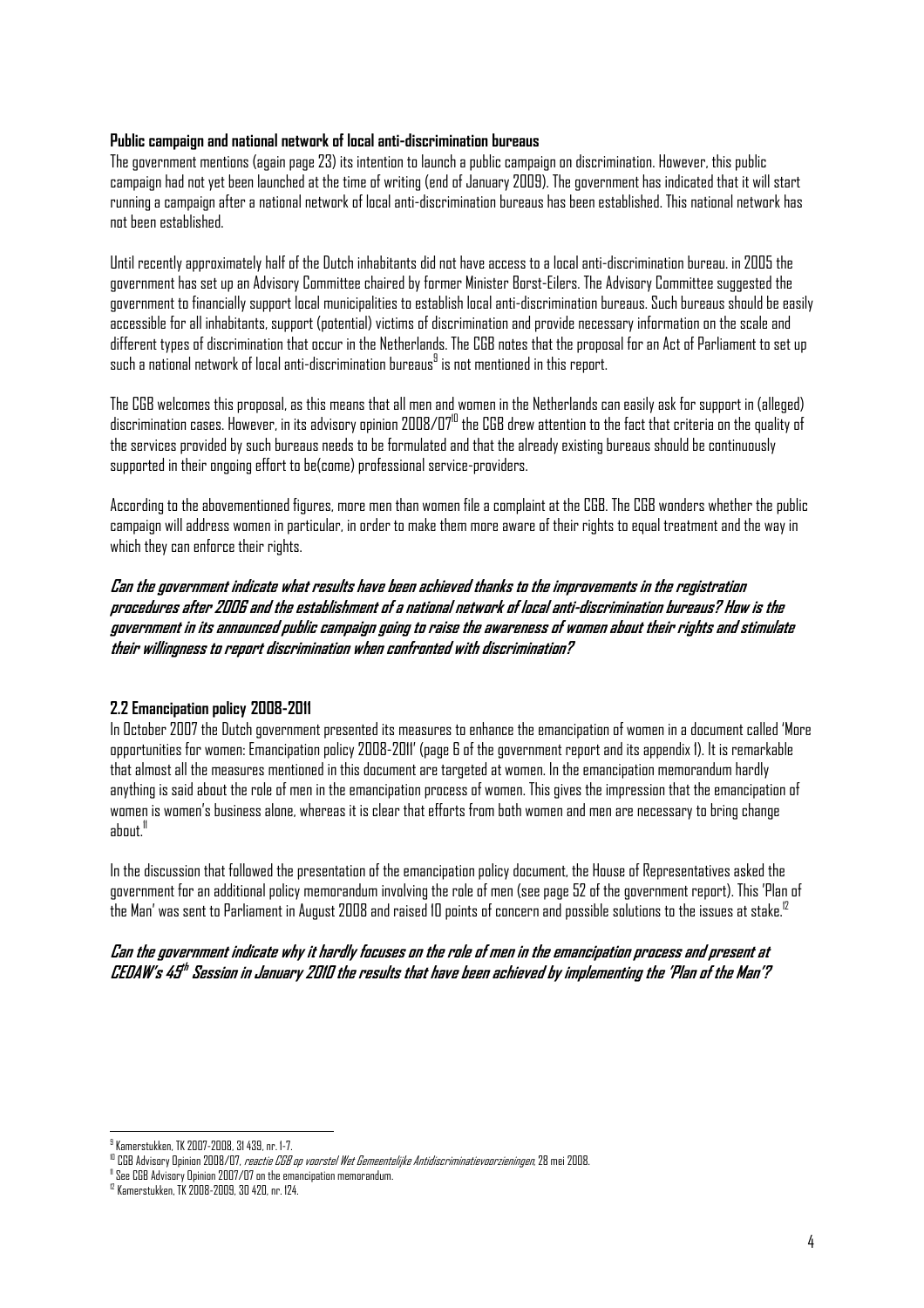## **3 Labour**

## **3.1 Women of non-Dutch origin (articles 2 and 11, CEDAW)**

In its report, the government writes on page 32 that the labour participation of specific groups of women of non-Dutch origin is considerably lower than participation of native-Dutch women and that policy measures and initiatives in order to promote the labour participation of women in terms of persons and in terms of hours are in place or will be. The objective of the government is to eliminate factors that obstruct the labour participation of specific groups- including ethnic minorities and women of non-Dutch origin- in addition to and in reinforcement of the general employment market policy (page 47).

The government mentions some results of the Discrimination Monitor of non-Western ethnic minorities in the employment market <sup>13</sup> with regard to the position of women on page 47-48. Among women, discrimination plays a more important part in the entry to the labour market than in the position of women who already participate in the work force. In the period covering 2004-2006 the CGB delivered 93 opinions on discrimination on the grounds of race/ ethnic origin in the labour market. In more than half of the cases employers were actually to be blamed for discrimination. Other research into the obstacles faced by ethnic minorities shows that

 $\overline{a}$ <sup>13</sup> SCP/Art.I, *Discriminatiemonitor niet-westerse allochtonen op de arbeidsmarkt 2007*, November 2007.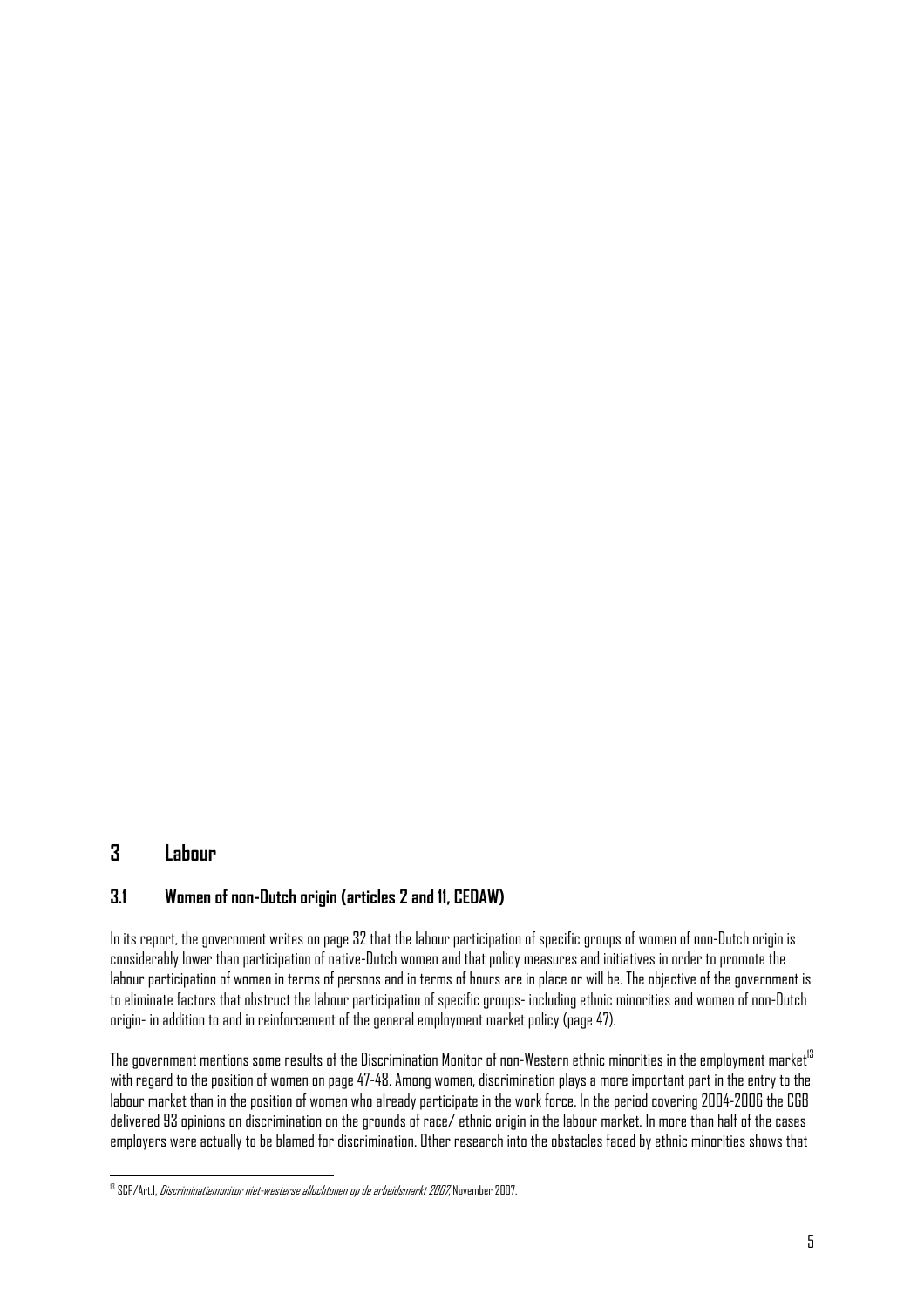a quarter of the small and medium-sized enterprises in the Netherlands prefer not to employ someone of non-Dutch origin.<sup>14</sup> The same research also shows that young people of non-Dutch origin have more difficulty in finding a work experience position than young people of Dutch origin. One third of the young people interviewed said that they had occasionally experienced discrimination in the workplace. On the basis of the Discrimination Monitor the government has presented a plan of action to tackle discrimination on the labour market.15 The measures are directed towards changing the (negative) perception of employers with regard to ethnic minorities, tackling discrimination where it concerns access to the labour market and tackling discrimination on the shop floor.

If the government wishes to encourage the participation of women and girls of non-Dutch origin in the workforce, it will have to take into account the specific forms of discrimination that women and girls of non-Dutch origin may face. In this context, the CGB considers it important that particular attention be paid to the position of women and girls who wear a headscarf because of their religious convictions. The majority of this group is of non-Dutch origin. The CGB will discuss this in more detail below .

#### **Can the Dutch government outline how it intends to tackle discrimination in the labour market, especially the obstacles women of non-Dutch origin encounter when they try to join the workforce, and what concrete results (in figures too) were obtained from its current policies?**

## **3.2 Positive action policy (articles 4 and 11, CEDAW)**

In its report on articles 7 and 8 CEDAW, the Dutch government describes the policy pursued by its various ministries to increase the number of women in higher positions. The government has set targets for achieving a more diverse workforce in the public sector, but does not use quota. Targets set by the government include women and people from ethnic minorities. Progress is being monitored. In May 2008 the 'Diversity Index' was launched by the government, which assists public and private employers to better understand the diversity of the workforce in their organisation.

Dutch as well as European equality legislation and case law do not allow for hard quota in combination with access to jobs, because it lacks the opportunity to take specific individual circumstances into account. Moreover, the use of quota as well as other less absolute forms of preferential treatment may entail possible negative side-effects. Therefore, the CGB subscribes to the view that quota generally are undesirable. However, at the same time it is important to improve job access for women in many sectors of the labour market and at many levels. One important instrument to facilitate access to the labour market for specific groups is positive action, of which preferential treatment is one instrument.

In its advisory opinion 2004/10<sup>16</sup> the CGB highlights the fact that using preferential treatment measures can contribute to remove obstacles for certain groups, but it should be accompanied by other positive action measures, it should be embedded in a broader context and should be restricted in time. European legislation allows for preferential treatment on the basis of sex for 'the underrepresented group'. The Dutch legislator has decided that there are no indications whatsoever that men are an underrepresented group on the labour market, due to discrimination. Therefore, Dutch equality law provides an exception to the prohibition on direct discrimination of women in cases of preferential treatment, but not for men. Thus, although employers in specific sectors would like to increase the number of male employees, an express preference for male candidates is not allowed. The CGB is of the opinion that this is in conformity with CEDAW.

The Dutch government expresses its intention to increase the number of men in a number of educational sectors, specifically in primary education and in university medical centres (page 52 and 68 of the Dutch government report). The government fails to explain the causes of the perceived underrepresentation of men as well as why both the fact of male underrepresentation as well as its intention to address this situation are relevant in the context of its report to CEDAW. The relevance of the government's intention to combat this phenomenon for the issue of the equal treatment and empowerment of women remains unclear. This is the more remarkable in the light of the Dutch legislation as explained above, that only allows for preferential treatment of women, and not for men.<sup>17</sup>

15 Kamerstukken, 2007-2008, TK 29 544, nr. 149.

 $\overline{\phantom{a}}$ <sup>14</sup> Etnische minderheden op de arbeidsmarkt. Beelden en feiten, belemmeringen en oplossingen. Ethnic minorities in the labour market. Facts and figures, obstacles and solutions] Amsterdam, April 2005, Regioplan publication number 1272. Research carried out by Regioplan Beleidsonderzoek [an independent commercial research company that specialises in socio-economic policy research] commissioned by the Ministry of Social Affairs and Employment.

<sup>&</sup>lt;sup>16</sup> CGB Advisory Opinion 2004/10 on the policy document on preferential treatment of the Ministry of Social Affairs.

<sup>&</sup>lt;sup>17</sup> See CGB opinions 2006-61 and 2007-185 on preferential treatment for men.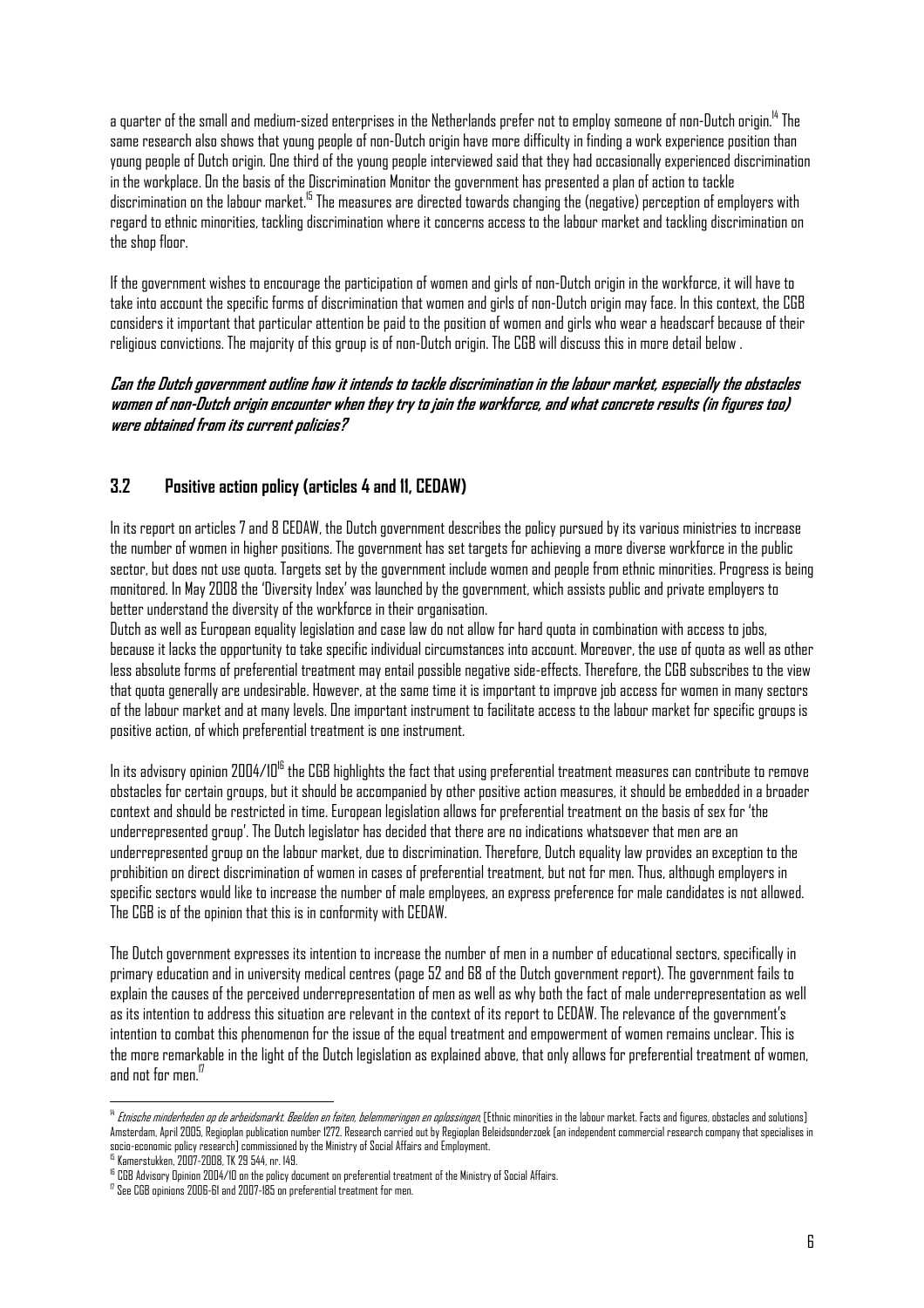**Why and how is the underrepresentation of men in primary education and university medical centres relevant to the elimination of discrimination of women? In what way(s) does the Dutch government intend to realise a more balanced representation of men in specific areas?** 

## **3.3 Pregnancy and motherhood (articles 2(c), (d), (e) and 11, CEDAW)**

In its report, the Dutch government does not discuss discrimination on the grounds of pregnancy or motherhood. Although pregnancy discrimination has been illegal in the Netherlands since 1980, it still occurs frequently. In 2007 more than one third of the opinions concerning sex discrimination related to pregnancy. The complaints with regard to pregnancy or maternity and labour vary from rejection of job applications and applications for promotion to employment contracts not being extended, bonuses not being paid and negative consequences for employment conditions.18 The CGB assumes that these are just a fraction of the actual incidents.

#### Pregnancy and the labour market

Employers in general fear that women in a specific age category will become pregnant and thus ask for pregnancy and maternity leave and for that reason will not employ a woman. Another assumption is that female employees with child care responsibilities will not be as flexible as men. The CGB highlights the fact that in cases that arise in relation to pregnancy, employers are fully aware that their action is in breach of the law, apparently because they believe that the advantages of their discriminatory action outweigh the risks they are running. Temporary employment agencies are often not aware of their responsibility in protecting pregnant women and mothers from gender discrimination by a (potential) employer, but nevertheless act in a discriminatory manner.<sup>19</sup>

The government does not address the issue of employers acting contrary to equal treatment legislation in general and to pregnancy or motherhood discrimination in particular in its fifth periodic report. The CGB feels that, in the light of CEDAW articles 2 and 11, the government should take further steps to counter discrimination in the labour market on grounds of pregnancy and motherhood.

#### **Is the Dutch government taking or envisaging steps to enforce compliance with the ban on discrimination in relation to pregnancy and motherhood?**

#### Maternity benefits for self-employed women

The CEDAW Committee asked the Dutch government to reinstate maternity benefits for all women in line with article 11 (2) (b) of the Convention. $^{20}$  The CGB has written three Advisory Opinions in relation to this issue and gave several opinions. $^{21}$  As mentioned on page 49 of the fifth periodic report, the Government has proposed an Act of Parliament to this effect which came into effect in July 2008. A compensation arrangement for those self-employed women who were pregnant in the period in between the two Acts has not been presented by the government.

#### **Will the government consider a compensation arrangement for those self-employed women who were pregnant in between the period that the Invalidity Insurance (Self-Employed Persons) Act was revoked in 2004 and the new Act that came into effect in July 2008?**

#### **3.4 Combining work and care and gender stereotypes (articles 5 and 11, CEDAW)**

 $\overline{\phantom{a}}$ <sup>18</sup> Opinions in which the CGB concluded that discrimination on the basis of pregnancy or motherhood occurred in the reporting period include opinions 2005-42, 2005-46, 2005-77. 2005-99, 2005-126, 2005-155, 2005-170, 2005-229; 2006-7, 2006-8, 2006-15, 2006-57, 2006-115, 2006-141, 2006-165, 2006-182, 2006-241; 2007-90, 2007-107, 2007-120, 2007- 125, 2007-138, 2007-188, 2007-210.

<sup>19</sup> e.g. Opinions 2005-171, 2006-14, 2007-211.

<sup>&</sup>lt;sup>20</sup> *Concluding comments of the CEDAW: Netherlands*, CEDAW/C/NLD/CO/4, 2 February 2007, Observation nr. 30.<br><sup>21</sup> C*oncluding comments of the CEDAW: Netherlands*, CEDAW/C/NLD/CO/4, 2 February 2007, Observation nr. 30.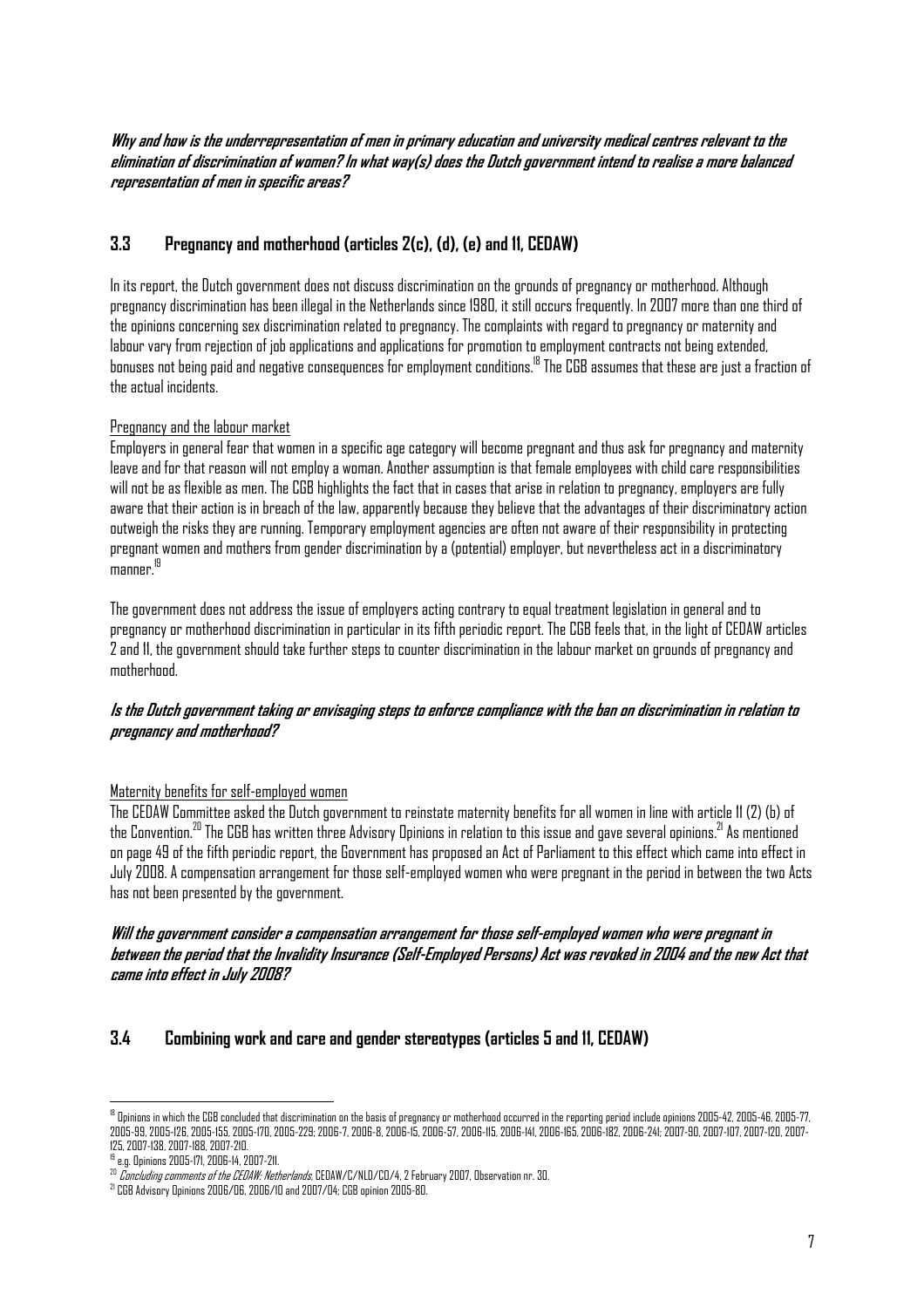Women and men still face difficulties in trying to combine work and care responsibilities in practice. The CGB regularly receives requests for an opinion on this issue and was asked to advice on a specific issue which involves many female students at the same time. On the request of Dutch University Medical Faculties, the CGB issued an advisory opinion $^{22}$  on how to combine medical internships with pregnancy and care responsibilities. The CGB outlined in its advice the relevant equal treatment legislation and other relevant law and the conditions which need to be fulfilled to implement a general policy to enhance the position of female medical interns.

#### The role of men

A male employee of the Ministry of Defense, complained that his female colleagues with children under the age of 5 are exempted from military missions abroad, whereas men with children in the same age group are not. The CGB found<sup>23</sup> that this led to discrimination on the ground of sex. The complainant wanted to continue performing his caring responsibilities and prevent his wife from having to give up her job. Following this CGB opinion, the Ministry of Defence announced in October 2008 a measure to make a start with eliminating inequality between men and women. $24$ 

In press release 94/08, dated 9 September 200825, the Ministry of Social Affairs and Employment announced its intention to provide for an extended maternity leave for mothers whose baby has to stay in hospital for the first few weeks. The rationale behind this proposal is the protection of the health of the mother and the child and to allow the mother enough time to take care for a while for her baby at home. The CGB wonders how exactly the health of the mother is at issue in these cases, and why this expanded leave is not extended to fathers. Without any further explanation, this policy measure seems to be based on the assumption that mothers will act as primary care takers for children.

In the government report nothing is said about the obstacles or discouragements men encounter to combine work and care taking duties, whereas indirectly this is of influence on the emancipation of women. It is plausible that in some organisations it is a taboo for men to work part-time or to make use of parental leave or leave which is meant for taking care of sick family, in which case the chances are that women will be the ones to work less in order to take up these tasks.

#### **How does the government intend to enhance the reconciliation of work and care for both women and men?**

## **3.5 Unequal pay (articles 1, 2 and 11(1)(d), CEDAW)**

Women earn less than men. This is also apparent from the figures mentioned on page 45 of the government report, as well as from the results of a bi-annual study by the Health and Safety Inspectorate: In the market sector, women earn 23% less than men in 2006, while 6,5% of the difference in earnings cannot be explained by factors such as job level or the duration of employment relation. For civil servants the difference in earnings between men and women is 12% in 2006, of which 2.6% is not explained 26 by factors as mentioned above.

The term corrected earning difference is not a legal term. It is calculated by correcting the earning difference (the difference between the mean wage of women and mean wage of men expressed as a percentage of the mean wage of men) for contextual characteristics such as age, function level and sector. It is not about the wages paid by one single employer but a representative picture of wages paid by employers in the Netherlands. Eventually an unexplained part remains. The unexplained part of the reward difference can be unequal pay between men and women in the sense of the equal treatment legislation but, that is not necessarily the case. Wage discrimination can also be present in the explained part of the reward difference. This is the case when it is explained by using factors which are not entirely neutral.

The CEDAW Committee recommends the government to take steps to ensure that all wage discrimination in the workplace is eliminated.<sup>27</sup> The government gives details about its measures to counter unequal pay in its fifth periodic report, pages 46-47.

 $\overline{a}$ 22 CGB Advisory Opinion 2004/07.

<sup>23</sup> CGB opinion 2008-52.

<sup>24</sup> Kamerstukken, TK 2008-2009, 41 243, nr. 10.<br><sup>24</sup> Kamerstukken, TK 2008-2009, 41 243, nr. 10.<br><sup>25</sup> http://home.sz<u>w.nl/index.cfm?fuseaction=app.document&link\_id=150851</u>

 $^{26}$  See also "*De arbeidsmarktpositie van werknemers* (position of employees in the labour market) *in 2006*". Health and Safety Inspectorate (Dutch Ministry of Social Affairs and Employment], November 2008.

<sup>&</sup>lt;sup>27</sup> *Concluding comments of the CEDAW: Netherlands*, CEDAW/C/NLD/CO/4, 2 February 2007, Observation nr. 30.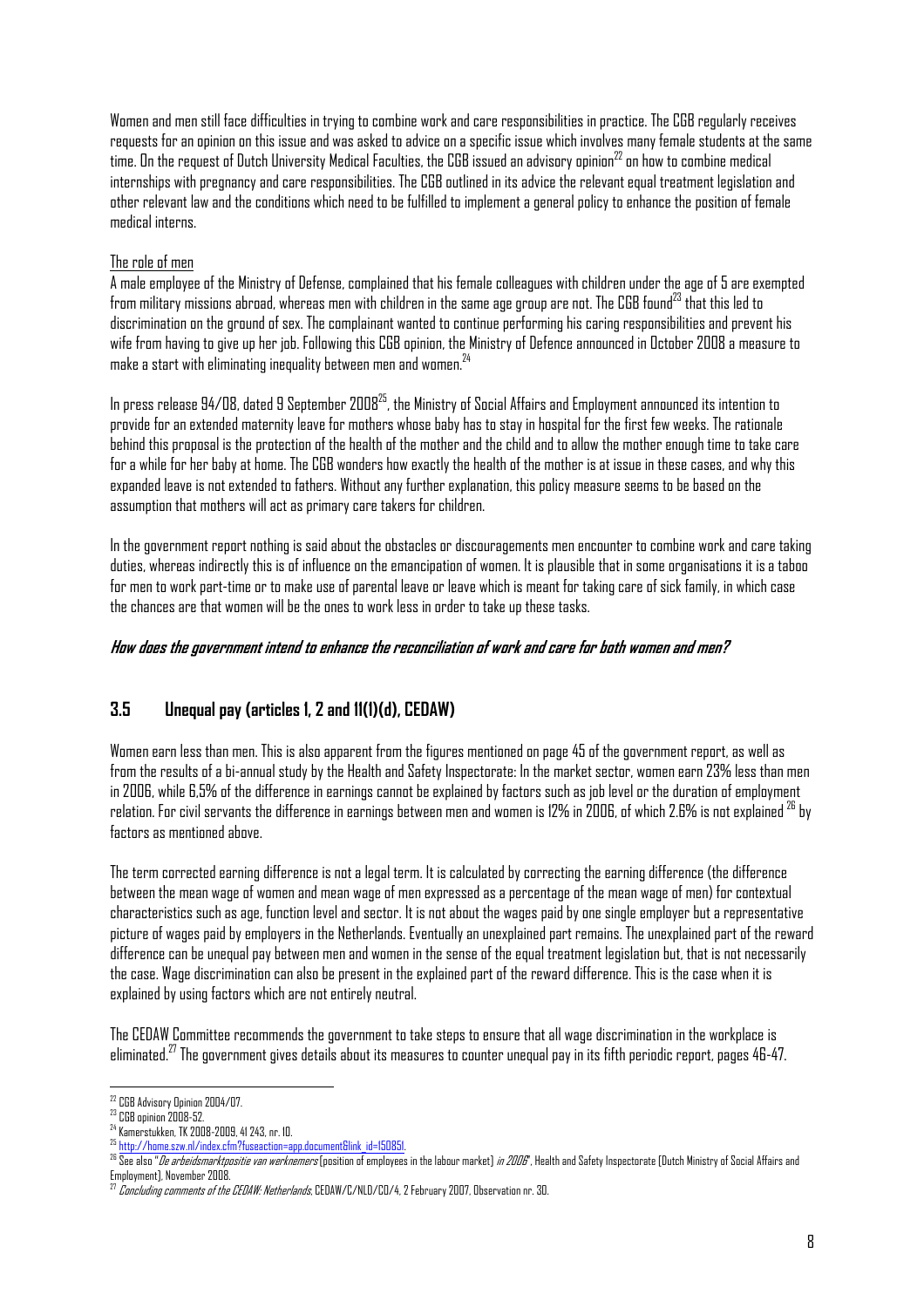Furthermore, in a recent policy document of the State Secretary of Social Affairs and Employment<sup>28</sup>, it was announced that the Health and Safety Inspectorate will fulfil a more active role in the prevention of unequal pay by addressing employers more actively and enforcing them to do research in their companies with regard to wage differentials. If significant wage differences are found, the employer should undertake a more in-depth study and discuss the results with the works council or another body representing its personnel. The Equal Treatment Commission very much welcomes this change in Dutch government policy.

The Equal Remuneration Quickscan (mentioned on page 47 of the government report) is a tool for identifying differences in pay between various groups. The government expects this tool to act as a stimulus for employees and employers to submit a request for an opinion on pay to the CGB. Since 2007 a 'light version' of this tool is available in an interactive program on the internet. It is not (yet) clear how often employers actually use this program to check their wage policies on a possible friction with the equal treatment legislation.

Due to the persistent problems of unequal payment of women, the CGB has started a study on its own initiative at the end of 2008 to learn more about the mechanisms underlying unequal pay in the medical care-sector. $^{29}$ 

**Given the persistence of the problem of unequal pay on the basis of gender and the measures being taken by the Dutch government, can the government (in January 2010 at CEDAW's 45th Session) present specific results of its equal pay policies and more in particular to provide information on the specific results of the new role of the Health and Safety Inspectorate (e.g. how many employers will be contacted by the Inspectorate? By which criteria will the success of the measure be evaluated?).**

#### **3.6 Procedures for discrimination complaints and working conditions (article 2(e), CEDAW)**

#### Complaints procedures

The CEDAW Committee calls upon the Dutch government to adopt legislation designed to ensure that companies and organizations introduce proper complaints mechanisms.<sup>30</sup> The CGB notes that many organisations and companies *still* do not have proper procedures for dealing with complaints from employees about discrimination and the CGB is therefore interested in the foundations (in figures) of the governments assumption on page 15 of its report: "Larger companies and institutes in particular have now instituted internal complaints procedures and complaints commissions, where employees can take any complaints about discrimination and (sexual) intimidation."

The CGB often finds that if there is a complaints procedure in place, employees and management are often insufficiently aware of its existence. Apart from a complaints procedure it is important to monitor general signals of discomfort on the shop floor, for example by carrying out an (anonymously) employee satisfaction survey regularly. By doing so, employees are able to signal discrimination and other misbehaviour among employees, without immediately having to accuse a colleague or manager of discrimination or (sexual) harassment. This could have a positive impact on the work climate.

#### Working conditions

The State Secretary of Social Affairs has announced that the concept of discrimination will be introduced in the Working Conditions Act in the article which defines harassment and other behaviour on the shop floor.<sup>31</sup> Employers are obliged on the basis of the current article to pursue a policy to address stress on the shop floor and to prevent (sexual) intimidation and violence. The Health and Safety Inspectorate has a monitoring role to enforce this obligation. If and when this article involves discrimination, employers need to address this issue, too, in their prevention policy. In December 2008 the government submitted an Act of Parliament in order to change the Working Conditions Act accordingly.<sup>32</sup>

#### **Is the Dutch government implementing measures designed to encourage companies and organisations to introduce a complaints procedure?**

 $\overline{\phantom{a}}$ 28 Kamerstukken, TK 2008-2009, 27 099, nr. 20.

 $^{29}$  At the time of writing this report, results are not available. However, if in the course of 2009 results will become available, the CGB will, if desired, send a summary of the most important outcomes to CEDAW.

 $\frac{30}{20}$  *Concluding comments of the CEDAW: Netherlands*, CEDAW/C/NLD/CO/4, 2 February 2007, Observation nr. 30.<br><sup>31</sup> Kamerstukken, 2007-2008, TK 29 544, nr. 149.

<sup>32</sup> Kamerstukken, 2008-2009, TK 31 811, nr. 2, Artikel V.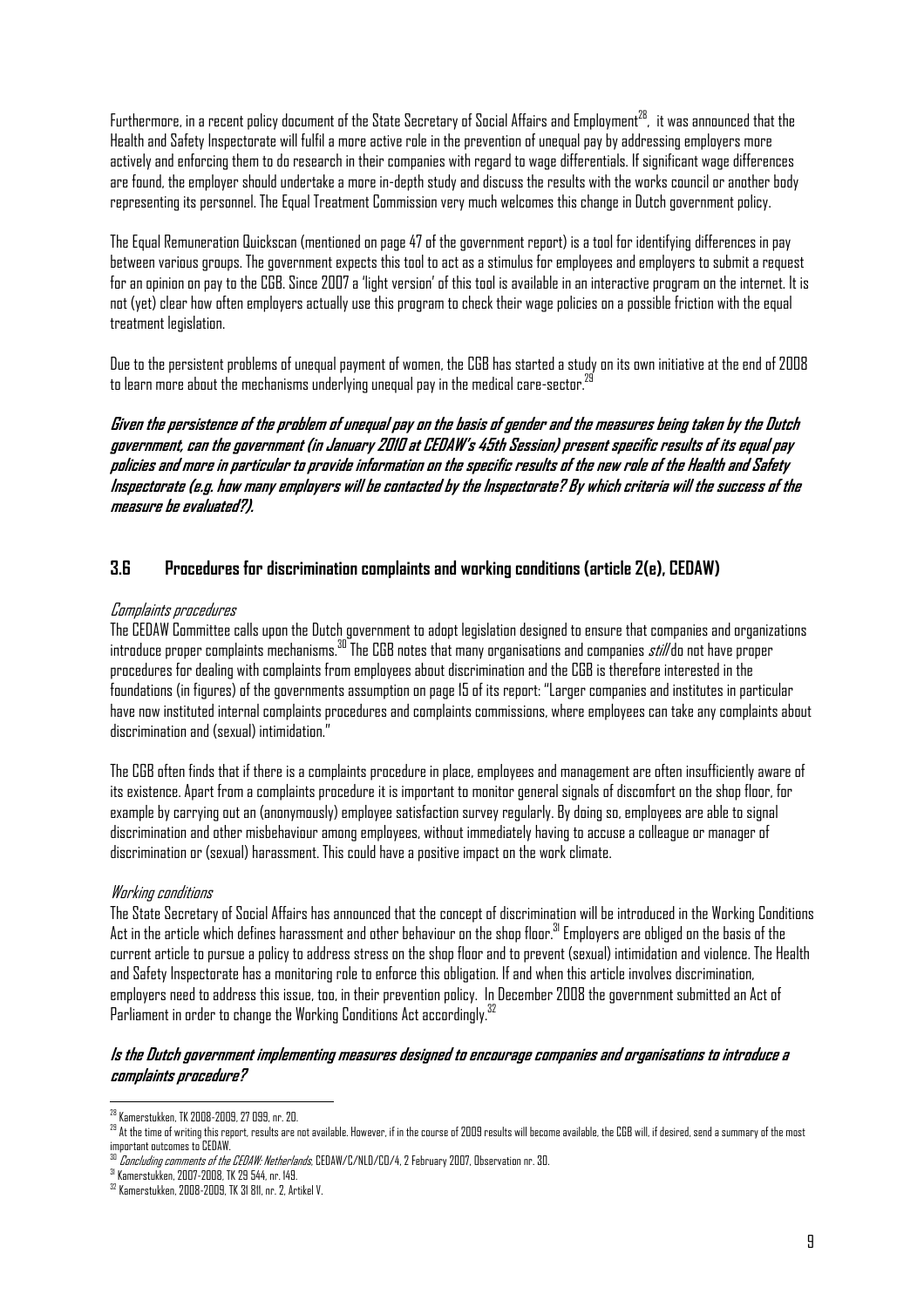**Can the government present some results of the enforcement by the Health and Safety Inspectorate of the duty for employers to have anti-discrimination policies in place on the shop floor?**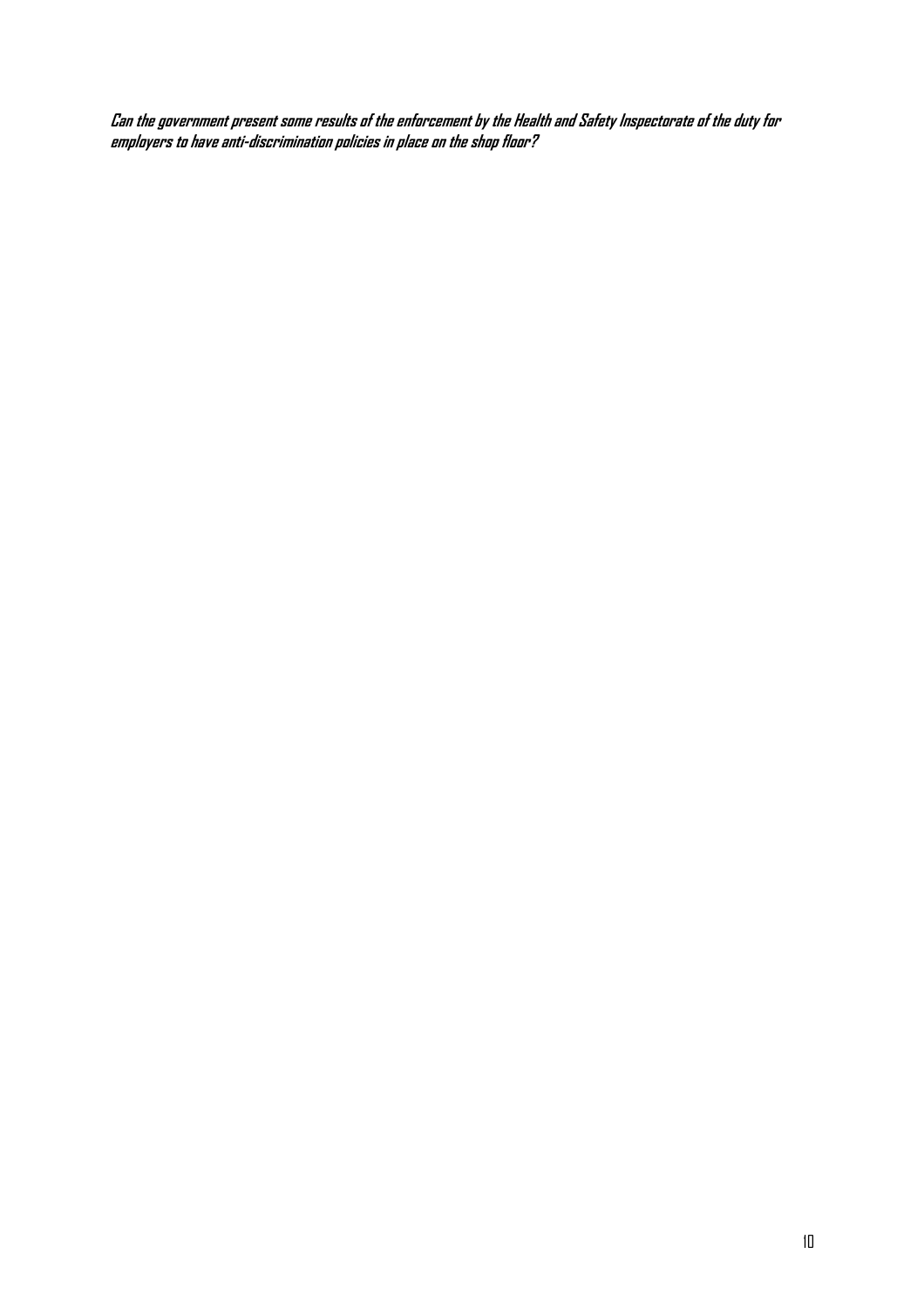# **4. Combination of gender and religious discrimination**

## **4.1 General**

A large number of Muslims live in the Netherlands and most of them are of non-Dutch origin. Some of the women with Islamic religious convictions have chosen to wear a headscarf. Over the last years the wearing of headscarves, veils and burqas was heavily debated in Dutch society, due to among others proposals on the ban of burqas and headscarves and the discussion on counteracting (alleged) radicalisation of people with a Muslim background. The CGB regularly receives requests for an opinion on the issue of religious headwear.

The Commission has already stated in various opinions that a general ban on wearing a headscarf is in breach of the ban on discrimination on religious grounds. $^{33}$  Moreover, a ban of this kind also results in indirect discrimination on the grounds of gender. A ban is only permissible under special circumstances, for example where it is necessary for reasons of safety or hygiene. The number of complaints about discrimination from Muslim women because of wearing a headscarf has increased over the last few years. Half of the 28 opinions of the CGB on ground of religion in 2007 were on the issue of wearing a headscarf. The ban affects Muslim women of non-Dutch origin even more, because many migrants in Dutch society are also discriminated against and marginalised on other grounds such as race/ethnic origin.

#### **Is the Dutch government taking steps to reverse the negative attitude towards Muslim women?**

## **4.2 Access to services and social life (articles 2 and 13, CEDAW)**

The government report does not mention discrimination against women on the basis of their wearing headscarves when entering cafés, restaurants or sport schools. Some proprietors, on the one hand, do not want specific religious or political opinions to be expressed in their establishments and therefore require their visitors to be dressed 'neutrally'. In the Netherlands, this mainly has an impact on women who wear a headscarf as part of their religious convictions. Some proprietors, on the other hand, do welcome well-dressed people only in their establishment. For example, they deny entry to people wearing baseball caps, but formulate this policy as neutrally as possible to avoid a discussion with potential customers; therefore they introduce a ban on all 'headwear'. However, the effect on Muslim women is the same and leads to indirect discrimination.

Complaints that reached the Commission on this matter include for example a woman not receiving social assistance as long as she was wearing a headscarf and a woman being refused a training unless all headwear (including wearing a headscarf for religious reasons) were taken off. $34$ 

A relatively new issue was brought to the attention of the CGB in 2006 on wearing a headscarf in sport schools.35 All five requests for an opinion led to the finding of direct or indirect discrimination. The latest opinion of 5 December 2008 was sent to the State Secretary for Health, Welfare and Sports and she publicly announced<sup>36</sup> that she would contact the sport schools sector organisation *FitVak* in order to discuss the exclusion of women wearing a headscarf. The exclusion of women with headscarves is contrary to the governmental purpose of encouraging women and girls from ethnic minorities to participate in sports (this objective is mentioned on page 89 of the periodic report too) .

**Will the government consider to investigate discriminatory practices in the access to goods and services, including education, and to impose (penal) sanctions on providers who without good reason repeatedly deny access to women wearing headscarves, for example by fining a service or goods provider or by revoking their licence? Can the government present the outcome of the discussion with relevant organisations on headscarves in sport schools?** 

 $\overline{a}$  $^{33}$  For example, see CGB opinion 2005-104, 2004-112 and 2003-157.<br> $^{34}$  CGB opinion 2005-86, 2005-104.

<sup>34</sup> CGB opinion 2005-86, 2005-104. 35 CGB opinion 2006-48, 2007-20, 2007-136, 2007-173, 2008-146. 36 http://www.ad.nl/rotterdam/waterweg/2890939/Bussemaker\_begrip\_voor\_sportmoslima.html.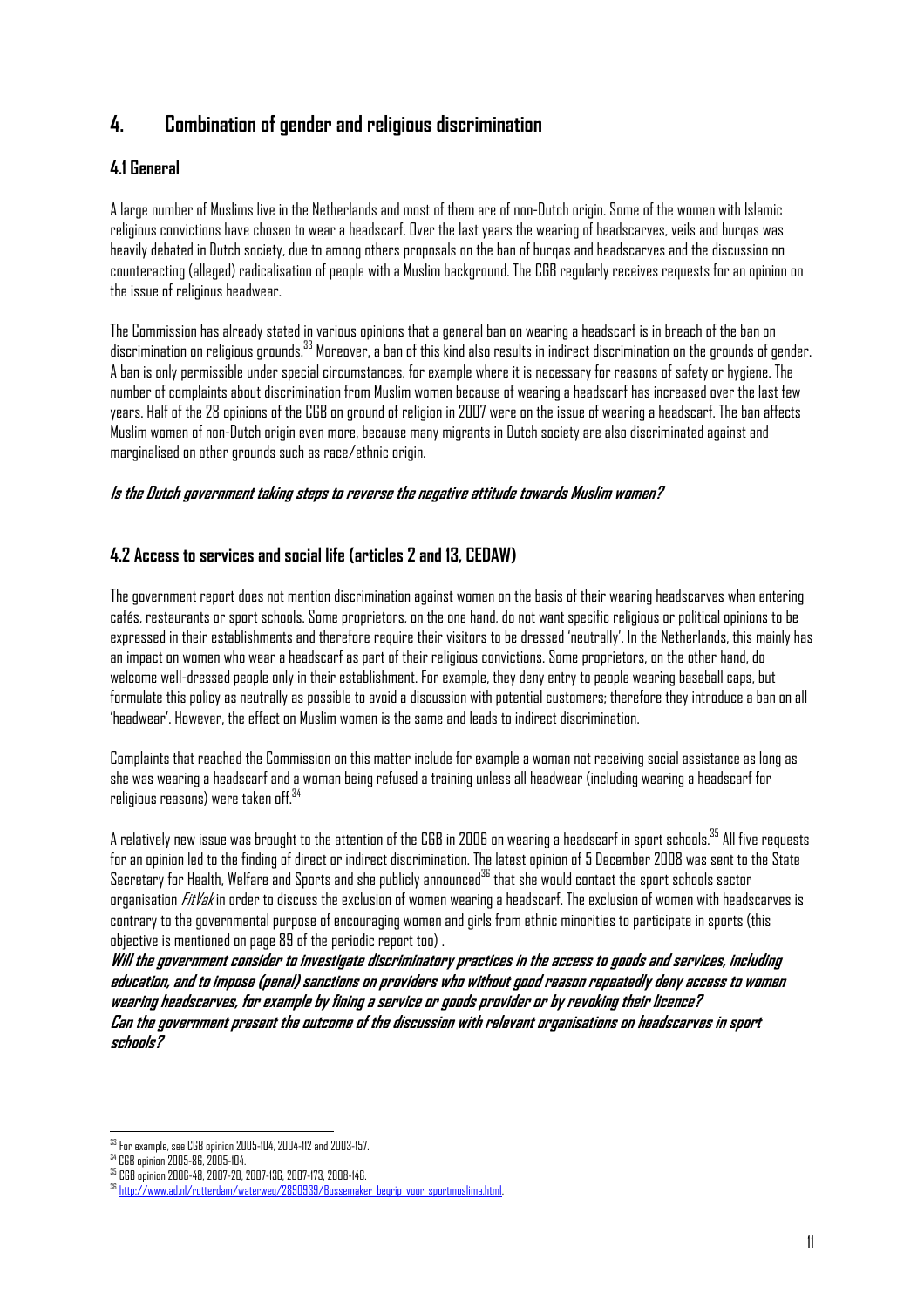## **4.3 Access to work and job retention (articles 2 and 11, CEDAW)**

In the Dutch government report the problems for women wearing a headscarf or veil in the labour market (or in other areas) are not mentioned at all. On page 42 the government mentions the perception in the employment market, but it is not clear if the government is addressing the problems of women as indicated below.

The CGB regularly receives complaints about employers who refuse to offer women wearing headscarves a job or a work experience position. It also receives complaints from women whose contract was not extended because they had decided to start wearing a headscarf during their trial period.<sup>37</sup> Even government bodies are guilty of this.<sup>38</sup> Fortunately, there is an increasing number of companies that include a headscarf in their dress code or work wear, but many others do not accept employees or trainees with headscarves.

The equal treatment legislation does not permit employers to stipulate a dress code that excludes specific groups of employees who wear certain items of clothing, such as a headscarf, on the ground of their religion. This is only permitted if there is an objective justification for doing so. Such dress codes make it more difficult for this group of women to gain access to the labour market and they therefore appear to be in breach of articles 2 and 11 of the Convention.

**While acknowledging that wearing a headscarf is an obstacle for women and girls to effectively participate on the labour market, which steps will the Dutch government take to enhance the participation of women of non-Dutch origin on the labour market?** 

 $\overline{a}$ 37 CGB opinion 2005-19, 2005-53, 2005-91, 2005-156; 2006-70, 2006-84, 2006-138, 2006-144, 2006-213, 2006-213, 2006-215, 2006-248; 2007-70, 2007-104, 2007-137, 2007-195, 2007-213, 2007-214, 2007-222.

<sup>38</sup> For example: CGB Opinion 2006-30 (police forces), CGB opinion 2007-195 (Netherlands Immigration Services –IND).